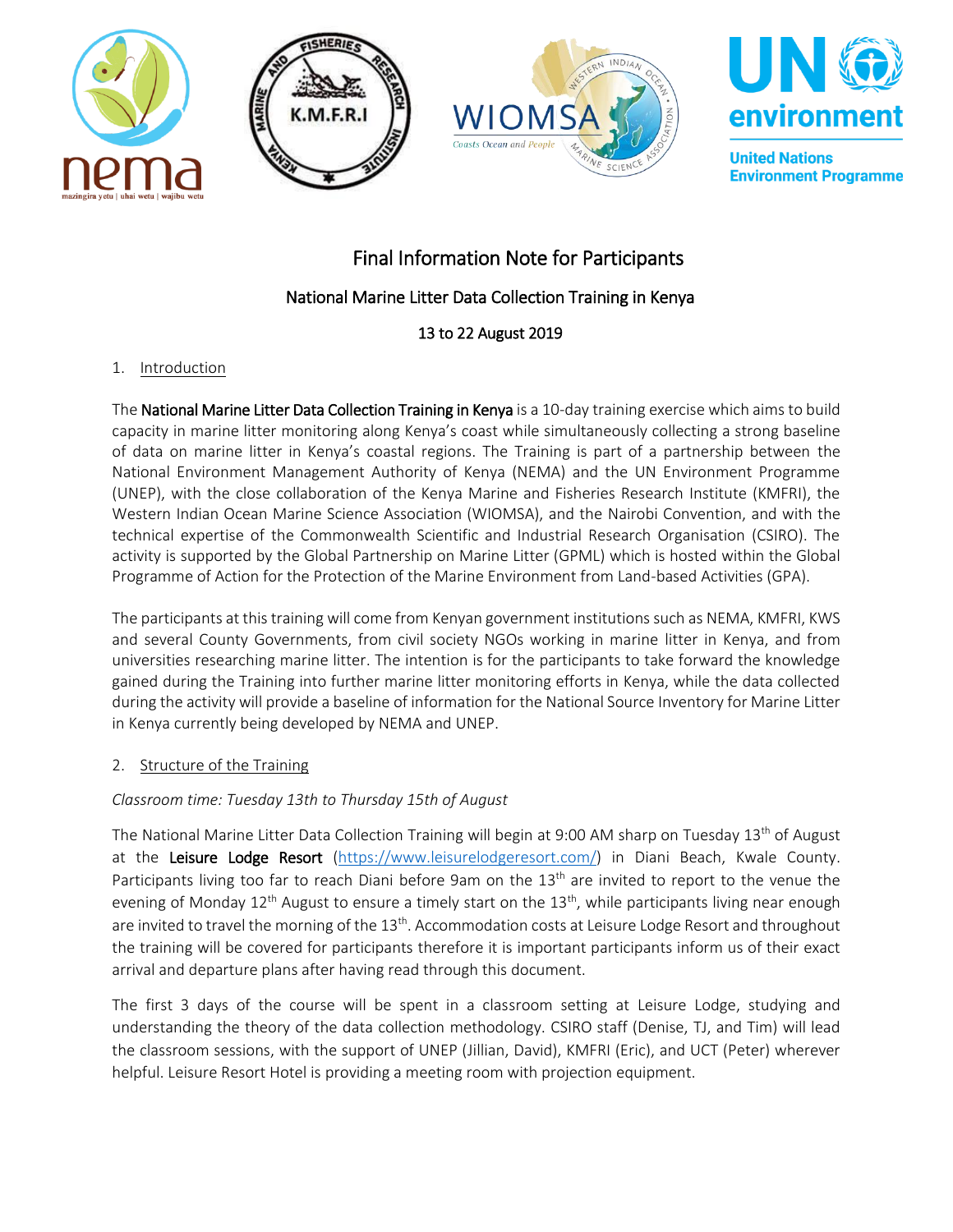



**United Nations Environment Programme** 

The Agenda for the classroom time is:

|                 | Tuesday 13                                          | Wednesday 14                                   | Thursday 15                                          |
|-----------------|-----------------------------------------------------|------------------------------------------------|------------------------------------------------------|
| $9.00 - 10.30$  | CSIRO Overview of project                           | River Methodology                              |                                                      |
| $10.30 - 11.00$ | Morning Break                                       | Morning Break                                  | Visit coastal, river and<br>inland sites and collect |
| $11.00 - 12.30$ | Inland Methodology                                  | Estimating/Subsampling<br>Overview of analysis | data                                                 |
| 12.30 - 13.30   | Lunch                                               | Lunch                                          | Lunch                                                |
| 13.30 - 15.30   | Outside practice<br>Methodology/ steps/ GPS<br>Apps | Outside practice<br>Methodology                | Questions and answers                                |
| $15.30 - 15.45$ | Afternoon Break                                     | Afternoon Break                                | Data entry                                           |
| 15.45 - 17.00   | Coastal Methodology                                 | Database entry / Questions<br>and answers      |                                                      |

# *Data Collection time: Friday 16th to Wednesday 21st August*

On the evening of Thursday 15<sup>th</sup> the group will divide into 4 smaller sub-groups to begin training by sampling sites selected by CSIRO's method. Field sites will be selected on beaches, river, and inland areas in Kwale, Taita Taveta, and Kilifi County, therefore sub-groups will split up to cover as much ground as possible. Exact details will be determined during discussions on Days 1-3 but provisionally:

- Car 1 will remain in Kwale County and then move to Mombasa County,
- Car 2 will move to Taita Taveta County
- Car 3 will move to the southern region of Kilifi County
- Car 4 will move to the northern region of Kilifi County

Each group will have accommodation arranged in advance for them and will sample all sites in their region. Each group will aim to sample 4-6 sites per day until Wednesday 21<sup>st</sup> of August, at which time all groups will reconvene in Bamburi to debrief and discuss the data collected and close the training.

It should be noted that the last night of the course, August 21<sup>st</sup>, is optional, therefore any participant not wishing to travel back to Bamburi may depart earlier or be dropped off along the way, if this is more convenient to them. The day of data collection on the  $21^{st}$  is a regular full day otherwise. We ask you inform us as far in advance as possible if you intend to leave on the  $21<sup>st</sup>$  for our planning purposes.